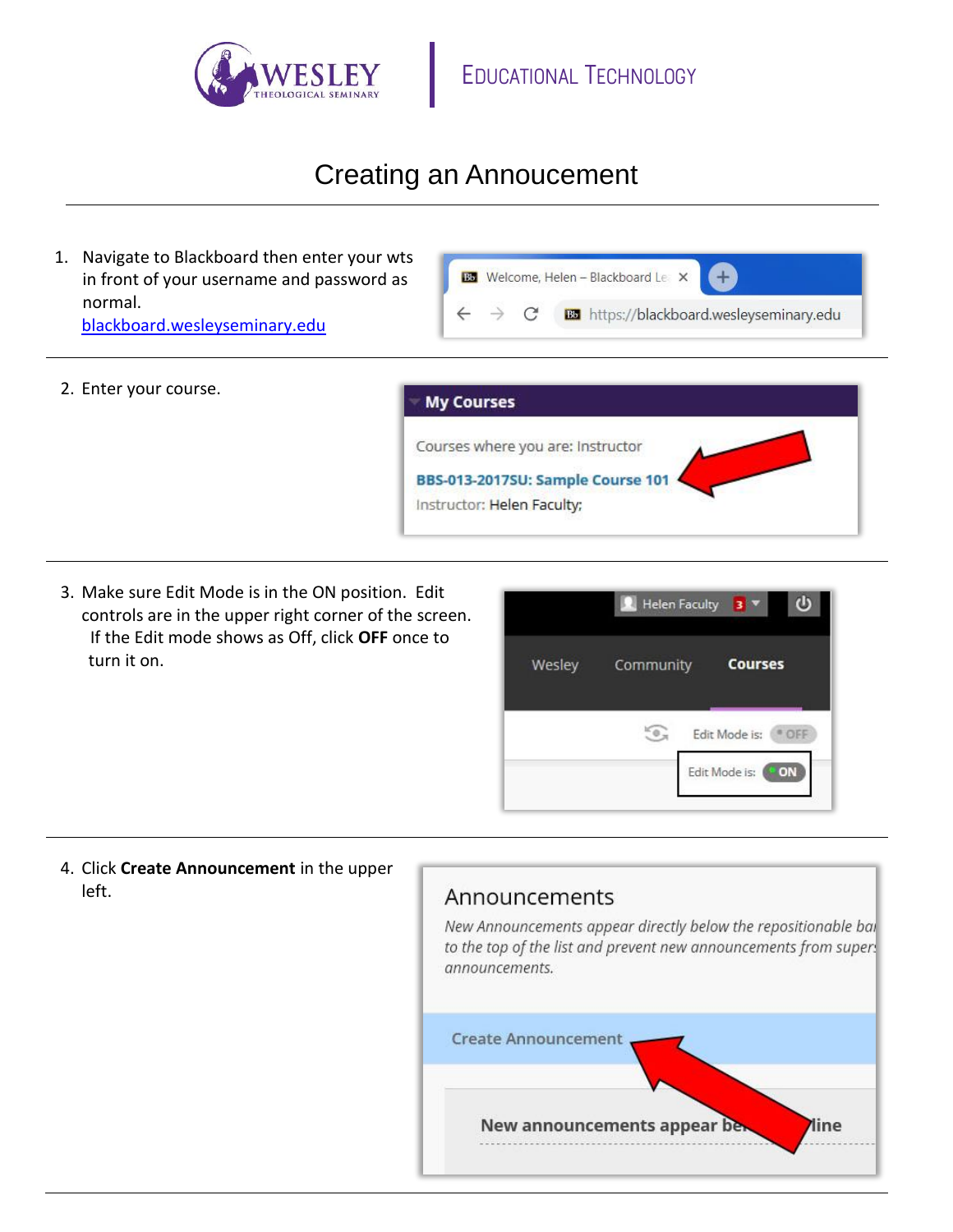5. Enter the Subject of the Announcement then type the announcement into the Message box.

| Subject          | Welcome to the course                                                  |                                                                                                         |           |  |  |  |
|------------------|------------------------------------------------------------------------|---------------------------------------------------------------------------------------------------------|-----------|--|--|--|
|                  | Black                                                                  |                                                                                                         |           |  |  |  |
| Message          |                                                                        |                                                                                                         |           |  |  |  |
|                  | For the toolbar, press ALT+F10 (PC) or ALT+FN+F10 (Mac).               |                                                                                                         |           |  |  |  |
| T T <del>T</del> | Format<br>* Arial                                                      | $=$<br>는 -<br>3(12pt)                                                                                   | 55 2<br>⋑ |  |  |  |
|                  | $D$ $D$ $Q$ $M$ $m$ $E$ $E$ $E$ $E$ $E$ $E$ $E$ $E$ $T$ $T_x$ $\theta$ |                                                                                                         |           |  |  |  |
|                  |                                                                        | <b> ■ 国 ◆ Mashups • 1 6 © © ↓ 田 田 田 田 田 田 田 田</b>                                                       | HTML CSS  |  |  |  |
|                  | Welcome to (Course Title Here)!                                        |                                                                                                         |           |  |  |  |
|                  |                                                                        | This course officially begins August 26, 2019 and will run through May 3. We will be meeting in K105 on | iii.      |  |  |  |

6. Click the check box next to **Send a copy of this announcement immediately** to email the announcement to students.

| Duration | Not Date Restricted<br>രി |
|----------|---------------------------|
|          | Date Restricted           |

7. If you want to link to something inside the course, you can click Browse and select the item you with to link to this announcement.

 *Note: This is not recommended especially if you are emailing the announcement as described in step 6.*

| <b>COURSE LINK</b>              |  |
|---------------------------------|--|
|                                 |  |
| Click Browse to choose an item. |  |

| 8. Click Submit in the<br>lower right corner. | Click Submit to finish. Click Cancel to quit. | <b>Submit</b><br>Cancel |
|-----------------------------------------------|-----------------------------------------------|-------------------------|
|                                               |                                               |                         |